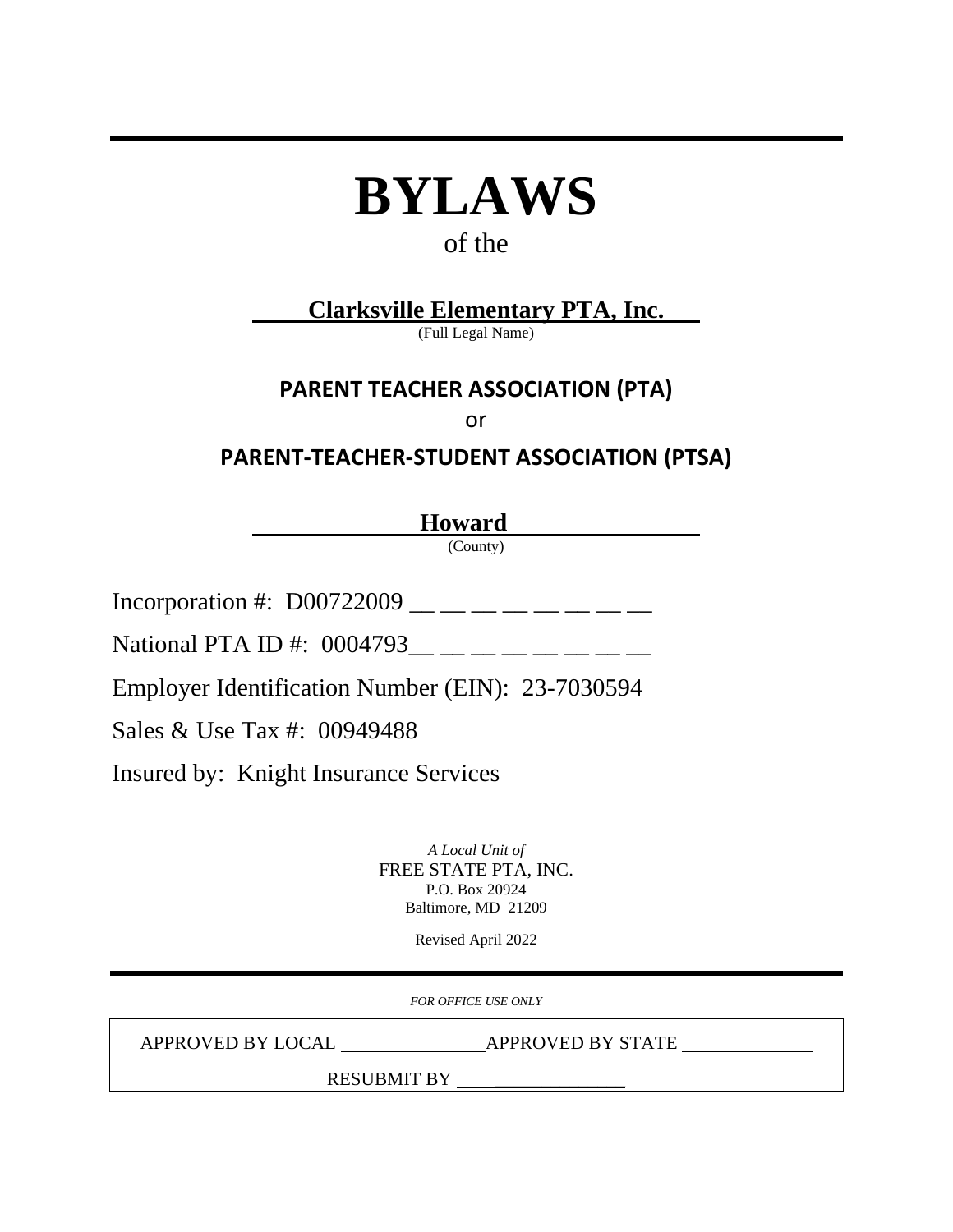#### **INSTRUCTIONS FOR COMPLETING THESE BYLAWS-** Read prior to proceeding

- 1. All PTA/PTSAs in Maryland are required to review and submit their bylaws to Free State PTA, using the most current template provided by Free State PTA, every three years with or without revisions having been made.
- 2. Bylaws must be voted on and approved at a meeting of General Membership even if no revisions are to be made.
- 3. Fill in all requested information on the Cover Page
- 4. Be sure to print/save copies of the bylaws for your records before electronically submitting to Free State PTA.

#### **ARTICLE BY ARTICLE DIRECTIONS**

**Article I**. Fill-in Full Legal Name (be sure to include "*Inc."* as all PTAs/PTSAs are incorporated.). Use the school address. **Article II - V** There are no changes allowed to these sections, but, you should read and keep information in mind. **Article VI**

- ❖ **Section 2a** State number of VPs and Secretaries (if more than one). List number and insert distinctive/separate hames in their designated order *(i.e.: 1<sup>st</sup> VP / 2<sup>nd</sup> VP / recording secretary / corresponding secretary / VP of ….).*
- ❖ **Section 2b** Fill in the specific month for elections. The same month used here MUST be used in Article XI Section 4.
- ❖ **Section 2d** Fill in the term length (usually 1 or 2 years).
- ❖ **Section 3c** Fill in the month of the meeting.

**Article VII**

- ❖ **Section 2** If more than one VP, list each VP's separate duties and list succession order.
- ❖ **Section 3** If more than one secretary, list separate duties of each secretary.

**Article VIII**

- ❖ **Section 2** If additional positions are added to the board of directors *(i.e. faculty/student member, etc.)* state how this person(s) is selected / elected / appointed to the position and in what venue the selection occurs and the term served.
- ❖ **Section 5** Fill in a number.

#### **Article IX**

❖ **Section 2** Fill in a number.

#### **Article X**

❖ **Section 3** Fill in a number.

#### **Article XI**

- ❖ **Section 1** Fill in a number.
- ❖ **Section 2** Fill in a number.
- ❖ **Section 3** Fill in a number.
- ❖ **Section 4** Must agree with Article VI Section 2b. The annual meeting is held in Spring. Elections are held, when needed.
- ❖ **Section 5** Fill in a number.

**Article XII** If your county has a council, the numbers of delegates are determined in the council bylaws. If there is no council, the Article will not be used.

- ❖ **Section 1a** Fill in Council name and number determined by council.
- ❖ **Section 1b** Fill in month.
- ❖ **Section 1c** Fill in Council name and term length.
- ❖ **Section 2** Fill in Council name.

**Article XVI** Fill in the full legal name of the PTA/PTSA (be sure to include "*Inc."* as all PTAs/PTSAs are incorporated.)

#### **The secretary's signature and date are to be added.**

**On the final page, list to whose attention the bylaws are returned and who questions pertaining to the bylaws should be addressed to.**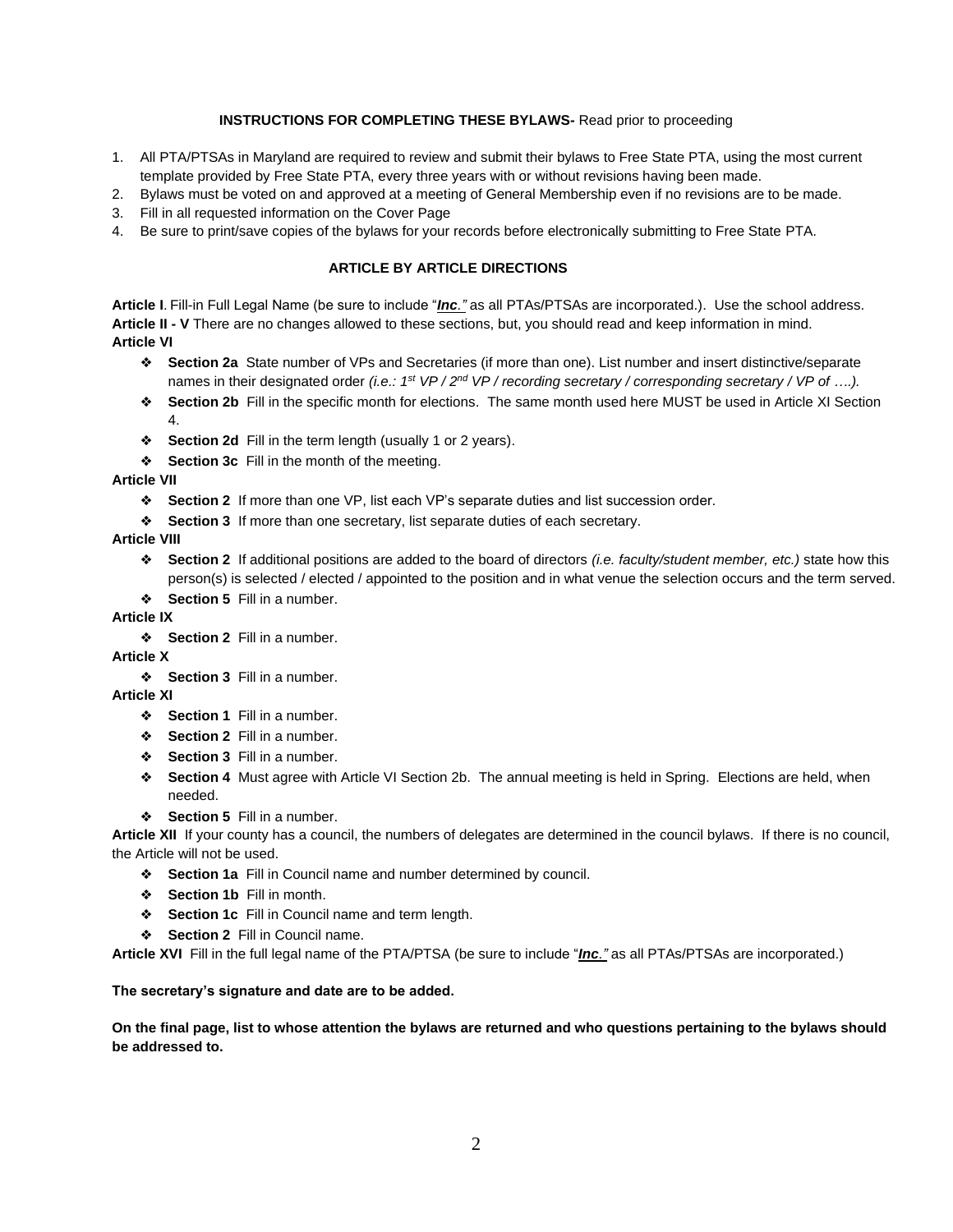#### **ARTICLE I Name**

The name of this association is Clarksville Elementary PTA, Inc.

(**Full** legal name)

located at 12041 Clarksville Pike Clarksville, MD 21029

It is a local PTA/PTSA organized under the authority of the Free State PTA, Inc. a branch of the National Congress of Parents and Teachers (National PTA). This association shall hereinafter be referred to in these bylaws as CES PTA.

#### **ARTICLE II Purposes**

**Section 1. Objectives** The purposes of this local PTA/PTSA in common with those of National PTA and Free State PTA are:

- a. To promote the welfare of children and youth in home, school, community, and place of worship, and throughout the community;
- b. To raise the standards of home life;
- c. To advocate for laws that further the education, physical and mental health, welfare, and safety of children and youth;
- d. To promote the collaboration and engagement of families and educators in the education of children and youth;
- e. To engage the public in united efforts to secure the physical, mental, emotional, spiritual, and social well-being of all children and youth; and,
- f. To advocate for fiscal responsibility regarding public tax dollars in public education funding.

**Section 2. Awareness** The purposes of National PTA, Free State PTA, and this local PTA/PTSA are promoted through advocacy and education in collaboration with parents, families, teachers, educators, students, and the public; developed through conferences, committees, projects, and programs; and governed and qualified by the basic principles set forth in Article III.

**Section 3. Federal Status** The association is organized exclusively for the charitable, scientific, literary, or educational purposes within the meaning of Section  $501(c)(3)$  of the Internal Revenue Code or corresponding section of any future federal tax code (referred to as "Internal Revenue Code").

#### **ARTICLE III Basic Policies**

- a. The following are basic policies of this local PTA in common with those of National PTA and Free State PTA:
- b. The association shall be noncommercial, nonsectarian, and nonpartisan. The association shall work to engage and empower children, families, and educators within schools and communities to provide quality education for all children and youth, and shall seek to participate in the decision-making process by influencing school policy and advocating for children's issues, recognizing that the legal responsibility to make decisions has been delegated by the people to boards of education, state education authorities, and local education authorities
- c. The association shall work to promote the health and welfare of children and youth, and shall seek to promote collaboration among families, schools, and the community at large.
- d. Commitment to inclusiveness and equity, knowledge of PTA, and professional expertise shall be guiding principles for service in this association.
- e. Notwithstanding any other provision of these articles, the association shall not carry on any other activities not permitted to be carried on
	- i. by an association exempt from federal income tax under Section  $501 \text{ (c)}(3)$  of the Internal Revenue Code or
	- ii. by an association, contributions to which are deductible under Section 170 (c)(2) of the Internal Revenue Code.
- f. Upon the dissolution of this association, after paying or adequately providing for the debts and obligations of the association, the remaining assets shall be distributed to Free State PTA whose purposes are in accordance with those of National PTA.
- **g.** The association or members in their official capacities shall not, directly or indirectly, participate or intervene (in any way, including the publishing or distribution of statements) in any political campaign on behalf of, or in opposition to, any candidate for public office; or devote more than an insubstantial part of its activities to attempting to influence legislation by propaganda or otherwise.

#### **ARTICLE IV Relationship with National PTA and Free State PTA**

(city/town/zip)

| 12041 CRITING LIKE |  |  |  |
|--------------------|--|--|--|
| (address)          |  |  |  |
|                    |  |  |  |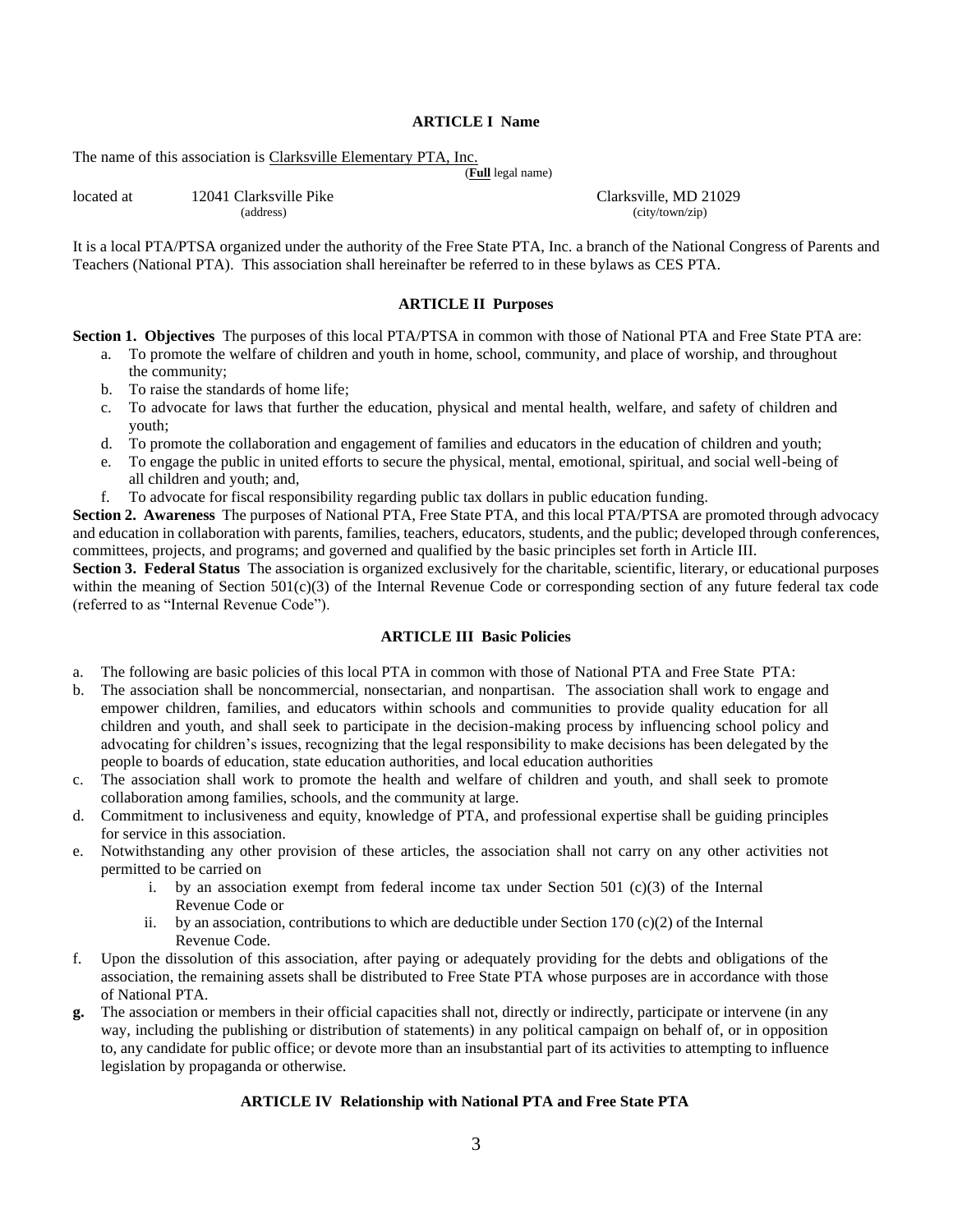**Section 1.** This local PTA/PTSA shall be organized and chartered under the authority of Free State PTA in the area in which this local PTA/PTSA functions, in conformity with such rules and regulations, not in conflict with National PTA bylaws, as Free State PTA may in its bylaws prescribe. Free State PTA shall issue to this local PTA/PTSA an appropriate charter evidencing the due organization and good standing of this local PTA/PTSA and this local PTA/PTSA shall maintain the standards of affiliation set by the Free State PTA board of Directors.

**Section 2.** The articles of organization of this local PTA/PTSA include:

- a. the bylaws of such association and
- b. the certificate of incorporation or articles of incorporation of such association.

**Section 3.** This local PTA/PTSA shall adopt such bylaws for the governance of the association in accordance with Free State PTA guidelines. Such bylaws shall not be in conflict with National PTA bylaws or the bylaws of Free State PTA.

**Section 4.** Bylaws of this local PTA/PTSA shall include an article on amendments.

**Section 5.** Bylaws of this local PTA/PTSA shall include provisions establishing a quorum.

**Section 6.** Each officer or board member of this local PTA/PTSA shall be a member of this local PTA/PTSA.

**Section 7.** The bylaws of this local PTA/PTSA shall prohibit voting by proxy, mail (including email), or absentee.

**Section 8.** A PTA/PTSA member shall not serve as a voting member of this local PTA/PTSAs board while serving as a paid employee of, or under contract to, this local PTA/PTSA.

**Section 9.** Only members of this local PTA/PTSA who have paid dues for the current membership year may participate in the business of this local PTA/PTSA.

**Section 10.** This local PTA/PTSA shall collect dues from its members and remit a portion of such dues to Free State PTA as provided in Article V hereof.

Section 11. The members of the nominating committee for officers of this local PTA/PTSA shall be elected by the general membership or board of directors (see Article VI Section 3a for the choice to be made).

**Section 12.** This local PTA/PTSA shall keep such permanent books of account and records as shall be sufficient to establish the items of gross income, receipts, and disbursements of the association, including, specifically, the number of its members, the dues collected from its members, and the amounts of dues remitted to Free State PTA. Such books of account and records shall at all reasonable times be open to inspection by an authorized representative of Free State PTA.

**Section 13.** In the event this local PTA/PTSA votes to dissolve and terminate its affairs, it shall be done as follows:

- a. The board of directors (or other body that, under its bylaws, manages the affairs of the constituent association) shall adopt a resolution recommending that this local PTA/PTSA be dissolved and directing that the question of such dissolution be submitted to a vote at a special meeting of members having voting rights. Written or printed notice stating that the purpose of such meeting is to consider the advisability of dissolving this local PTA/PTSA shall be given to each member entitled to vote at such meeting at least thirty (30) days prior to the date of such meeting.
- b. Written notice of the adoption of such resolution, accompanied by a copy of the notice of the special meeting of members, shall be given to the president of the Free State PTA at least twenty (20) days before the date fixed for such special meeting of the members. Only those persons who were members in good standing of this local PTA/PTSA on the date of adoption of the resolution and who continue to be members in good standing on the date of the special meeting shall be entitled to vote on the question of dissolution. Approval of dissolution of this local PTA/PTSA shall require the affirmative vote of at least two thirds (2/3) of the members present and entitled to vote at the special meeting, a quorum being present.

**Section 14.** In the event of alleged violations by this local PTA/PTSA of the bylaws of the National PTA, the Free State PTA, or said local PTA/PTSA; or other practices or activities of this PTA/PTSA that may tend to defeat the purposes and basic policies of the National and Free State PTA, the process for action that may be taken including but not limited to involuntary dissolution shall be as determined by policies adopted by the Free State PTA.

**Section 15.** This local PTA/PTSA is obligated, upon withdrawal of its charter by Free State PTA;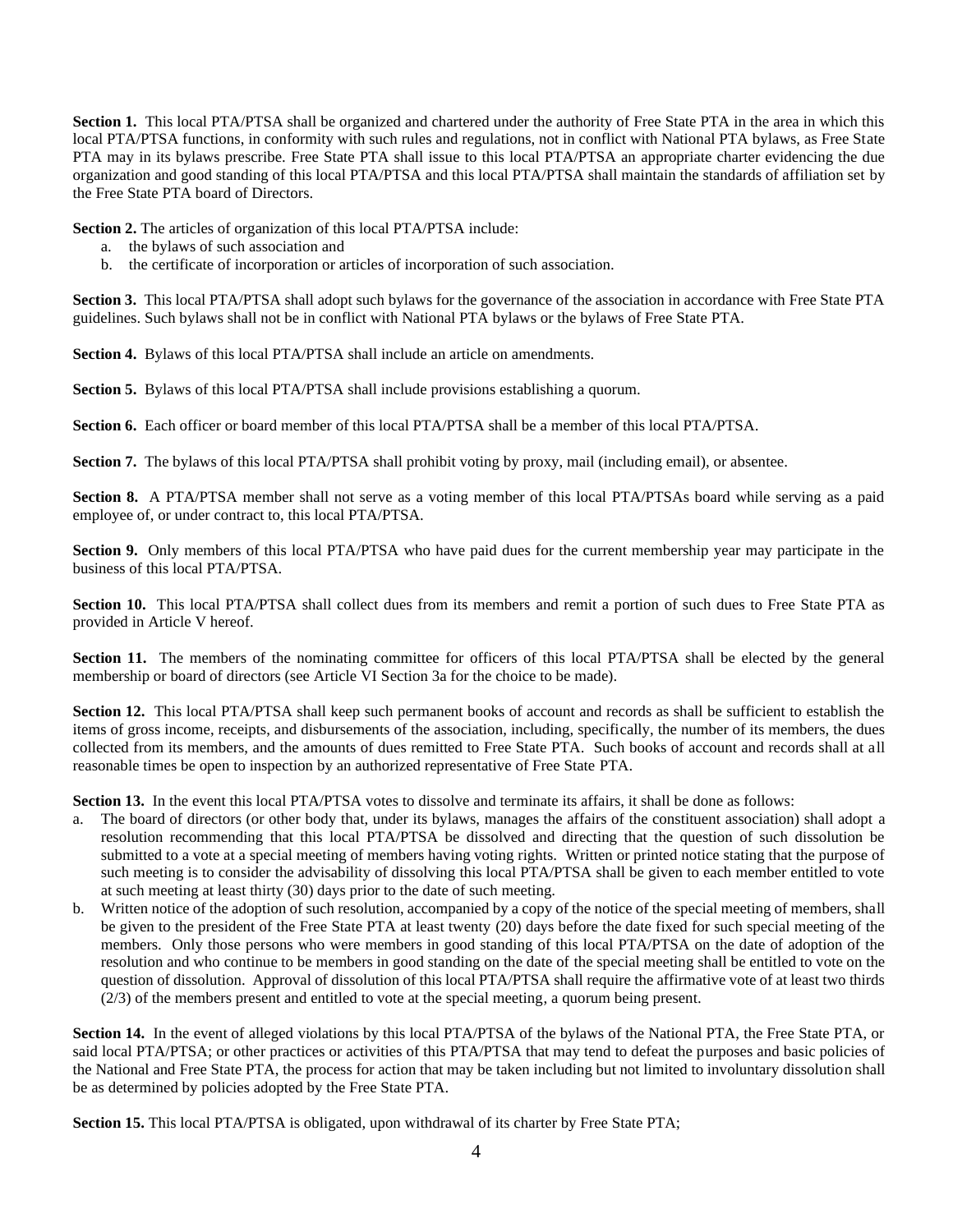- a. To yield up and surrender all of its books and records and all of its assets and property to Free State PTA.
- b. To cease and desist from the further use of any name that implies or connotes association with National PTA or Free State PTA or status as a constituent association of National PTA; and
- **c.** To carry out promptly, under the supervision and direction of Free State PTA, all proceedings necessary or desirable for the purpose of dissolving this local PTA/PTSA.

#### **ARTICLE V Membership and Dues**

**Section 1.** Every individual who is a member of this local PTA/PTSA is, by virtue of that fact, a member of National PTA and of Free State PTA by which this local PTA/PTSA is chartered and is entitled to all the benefits of such membership.

**Section 2.** Membership in this local PTA/PTSA shall be open, without discrimination, to anyone who believes in and supports the mission, purposes and principles of National PTA and pays dues as required in these bylaws.

**Section 3.** Each local PTA/PTSA shall conduct an annual membership campaign but shall continue to admit individuals to membership at any time.

**Section 4.** Each member of a local PTA/PTSA shall pay such annual dues including local, state, and national dues (and council dues if applicable) as may be prescribed by the association. The amount of the state portion of each member's dues shall be as recommended by the state board of directors and approved by a two-thirds (2/3) majority of the voting body at the Free State PTA Annual Convention.. The national portion of each member's dues shall be as recommended by the board of directors and approved by a twothirds (2/3) majority of the voting body at the National PTA Annual Convention. This local PTA/PTSA shall remit the state and national portion of the dues to reach Free State PTA by the dates designated by Free State PTA.

**Section 5.** A person may hold membership in one or more local PTA/PTSAs upon payment of all-inclusive membership dues as required in each local PTA/PTSA's bylaws.

#### **ARTICLE VI Officers and Their Election**

**Section 1.** Each officer shall be a member of this local PTA/PTSA.

**Section 2.** Officers and their election:

a. The officers of this local PTA/PTSA shall be a president, 2 vice presidents, 1 secretary, and a treasurer.

(number) (number)

- b. Officers shall be elected at the annual general membership meeting in the month of May.
- c. Officers shall be elected by ballot; however, if there is but one nominee for any office, election for that office may be by voice vote. A majority vote shall be required for election.
- d. Officers shall assume their official duties on the first day of the fiscal year and shall serve for a term of 2 year(s) or until their successors assume their official duties.
- e. An officer shall not be eligible to serve more than two (2) consecutive terms in the same office. An officer who has served in an office for more than one-half a full term shall be deemed to have served a full term in such office.

#### **Section 3.** Nominating Committee:

- a. There shall be a nominating committee composed of 3 members (specify an uneven number, no less than three) who shall be elected by the Board of Directors. The committee shall elect its own chair. (specify general membership or board of directors)
- b. The nominating committee shall be elected at least two (2) months prior to the election of officers.
- c. The nominating committee shall nominate an eligible person for each office to be filled and report its nominees to the general membership at least ten (10) days prior to the general membership meeting in May, at which time additional nominations may be made from the floor. (month)
- d. Only those individuals who are current members of this local PTA/PTSA and who have signified their consent to serve if elected shall be nominated for, or elected to, such office.

#### **Section 4.** Vacancies:

Upon acceptance of a letter of resignation from any officer, notice shall be given to the general membership of the vacancy within fifteen days. The vacancy, except for president, shall be filled for the unexpired term by a person elected by a majority vote of the board of directors. A vacancy occurring in the office of president shall be filled for the remainder of the unexpired term by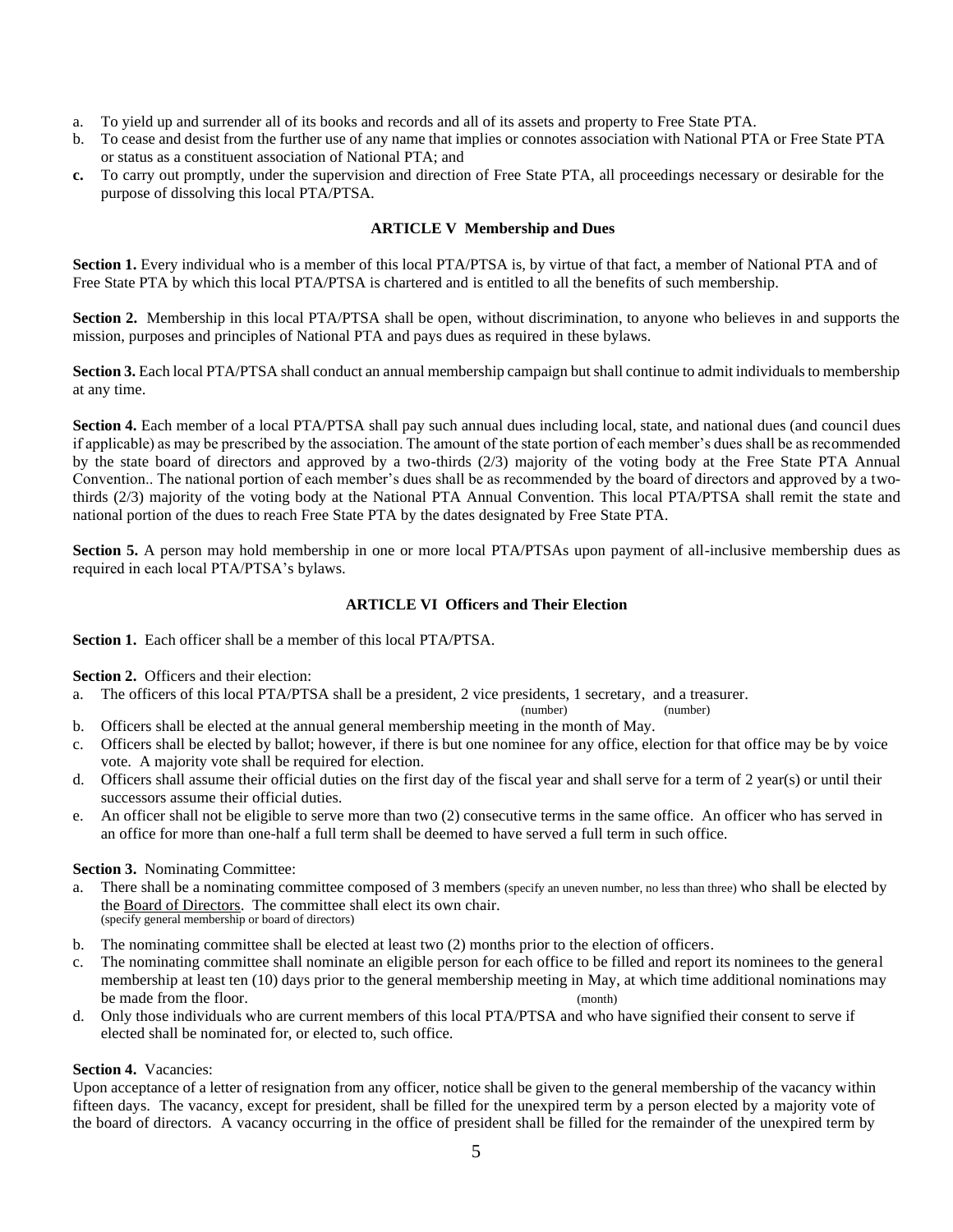the  $1<sup>st</sup>$  vice president. In the event the  $1<sup>st</sup>$  vice president chooses not to assume the office of president, the general membership shall be notified and a special election shall be held by the general membership (Article XI Section 3)

#### **ARTICLE VII Duties of Officers**

**Section 1.** The president shall

- a. preside at all meetings of this local PTA/PTSA, the board of directors, and the executive committee;
- b. coordinate the work of the officers and committees of this local PTA/PTSA in order that the purposes may be promoted;
- c. be a member *ex officio* of all committees except the nominating committee;
- d.review bank statements monthly and initial; and
- e. represent this PTA/PTSA at all council meetings or send an alternate.
- f. perform such other duties as may be prescribed in these bylaws or assigned by this local PTA/PTSA or by the board of directors;

Section 2. The 1<sup>st</sup> vice president shall

- a. act as aide(s) to the president;
- b. in their designated order perform the duties of the president in the absence or inability of that officer to serve; and
- c. perform such other duties as may be prescribed in these bylaws or assigned by this local PTA/PTSA or by the board of directors.
- The 2<sup>nd</sup> vice president shall
- d. act as  $aide(s)$  to the president;
- e. in their designated order perform the duties of the 1<sup>st</sup> vice president in the absence or inability of that officer to serve; and
- f. perform such other duties as may be prescribed in these bylaws or assigned by this local PTA/PTSA or by the board of directors.

#### **Section 3.** The secretary(s) shall

- a. record the minutes of all meetings of this local PTA/PTSA, the board of directors, and executive committee;
- b. be prepared to read the records of the previous meeting;
- c. file all records;
- d. have a current copy of the bylaws;
- e. maintain a current membership list; and
- f. perform such other duties as may be prescribed in these bylaws or assigned by this local PTA/PTSA or by the board of directors.

#### **Section 4.** The treasurer shall

- a. have custody of all funds of this local PTA/PTSA;
- b. keep a full and accurate account of receipts and expenditures including reconciliation of the bank statement each month;
- c. make disbursements as authorized by the president or board of directors of this local PTA/PTSA in accordance with the budget adopted by this local PTA/PTSA;
- d. present a written financial statement at every meeting of the executive committee, the board of directors, the general membership and at other times when requested by the board of directors;
- e. make a full report before the newly elected officers assume their duties;
- f. be responsible for the maintenance of such books of account and records as to conform to the requirements of these bylaws;
- g. be responsible for preparing and filing all necessary tax forms and submitting a copy to Free State PTA within thirty (30) days of filing;
- h. have the accounts examined at the close of the fiscal year and upon change of treasurer by an auditor or an auditing committee of not less than three (3) persons who, satisfied that the treasurer's annual report is correct, shall sign a statement of that fact at the end of the report. An auditor or an auditing committee shall be selected by the board of directors at least thirty (30) days before the new officers assume their duties; and
- i. perform such other duties as may be prescribed in these bylaws or assigned by this local PTA/PTSA or by the board of directors.

**Section 7.** This local PTA/PTSA shall have checks and vouchers signed by two (2) persons (the treasurer and one other officer).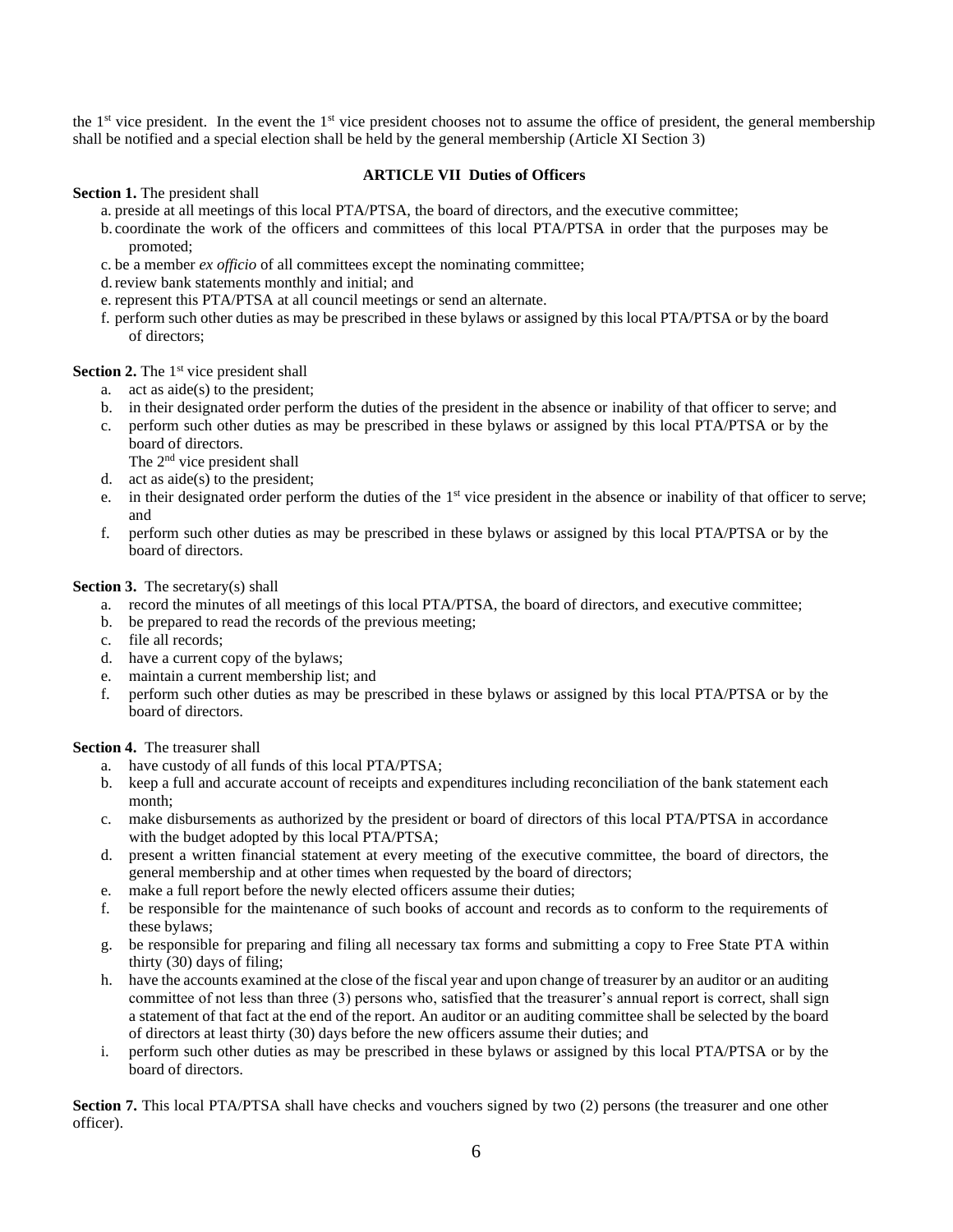**Section 8.** This local PTA/PTSA shall submit a copy of its annual financial review to Free State PTA by October 31st of the following fiscal year.

**Section 9.** Upon the expiration of the term of office or in case of resignation, each officer shall turn over to the president, within fourteen (14) days, all records, books, and other materials pertaining to the office, and shall return to the treasurer, immediately, all funds pertaining to the office.

#### **ARTICLE VIII Board of Directors**

**Section 1.** Each board member shall be a member of this local PTA/PTSA.

**Section 2.** The board of directors shall consist of the officers of this local PTA/PTSA, the chairs of standing committees, the delegates to the PTA Council, and the principal of the school or a representative appointed by him/her. The president may appoint a parliamentarian (non-voting), subject to the approval of the Executive Committee of this local PTA/PTSA.

**Section 3.** A PTA/PTSA member shall not serve as a voting member of this local PTA/PTSA's board of directors while serving as a paid employee of, or under contract to, this local PTA/PTSA.

**Section 4.** The duties of the board of directors of this PTA/PTSA shall be

- a. to transact necessary business in the intervals between general membership meetings and such other business as may be referred to it by this local PTA/PTSA;
- b. to create standing and special committees;
- c. to approve the plans of work of the standing committees;
- d. to present a report at the general membership meetings of this local PTA/PTSA;
- e. to select an auditor or an auditing committee to audit the treasurer's accounts;
- f. to approve and submit an annual budget to this local PTA/PTSA's general membership for adoption;
- g. to approve routine bills within the limits of the adopted budget; and
- h. fill vacancies other than president [Article VI Section 4].

**Section 5.** Regular meetings of the board of directors shall be held during the year, the time to be fixed by the board of directors at its first meeting of the fiscal year. A majority of the board of director's members shall constitute a quorum. Special meetings of the board of directors may be called by the president or by a majority of the members of the board, 3 days' notice having been given. (number)

**Section 6.** The board of directors, by a two-thirds (2/3) vote of the members present and voting, may remove from his/her position any board member who fails to perform designated duties as outlined in these bylaws, the current policies, procedures and/or job descriptions, fails to attend two consecutive meetings and/or board of directors meetings without being excused, violates the basic policies, misrepresents the positions of the association or acts in any other way which is detrimental to the philosophy and purposes of the association. When removal action is contemplated, the board member shall be advised by certified mail at least seven (7) days prior to the meeting determination of his/her right to appear before the board of directors at that meeting. The board member may have representation by counsel, not necessarily an attorney, who is a member of the association. Such removal constitutes a vacancy in that office.

#### **ARTICLE IX Executive Committee**

**Section 1** The elected officers shall be members of the executive committee.

**Section 2** Meetings of the executive committee shall be held as needed. Meetings shall be called by the president or by a majority of the committee members with 3 days' notice. (number)

**Section 3** At all meetings of the Executive Committee, a majority of the members of the committee shall constitute a quorum for the transaction of business.

**Section 4** Duties of the Executive Committee shall be:

- a. to transact business referred to it by the board of directors;
- b. to elect standing and special committee chairs;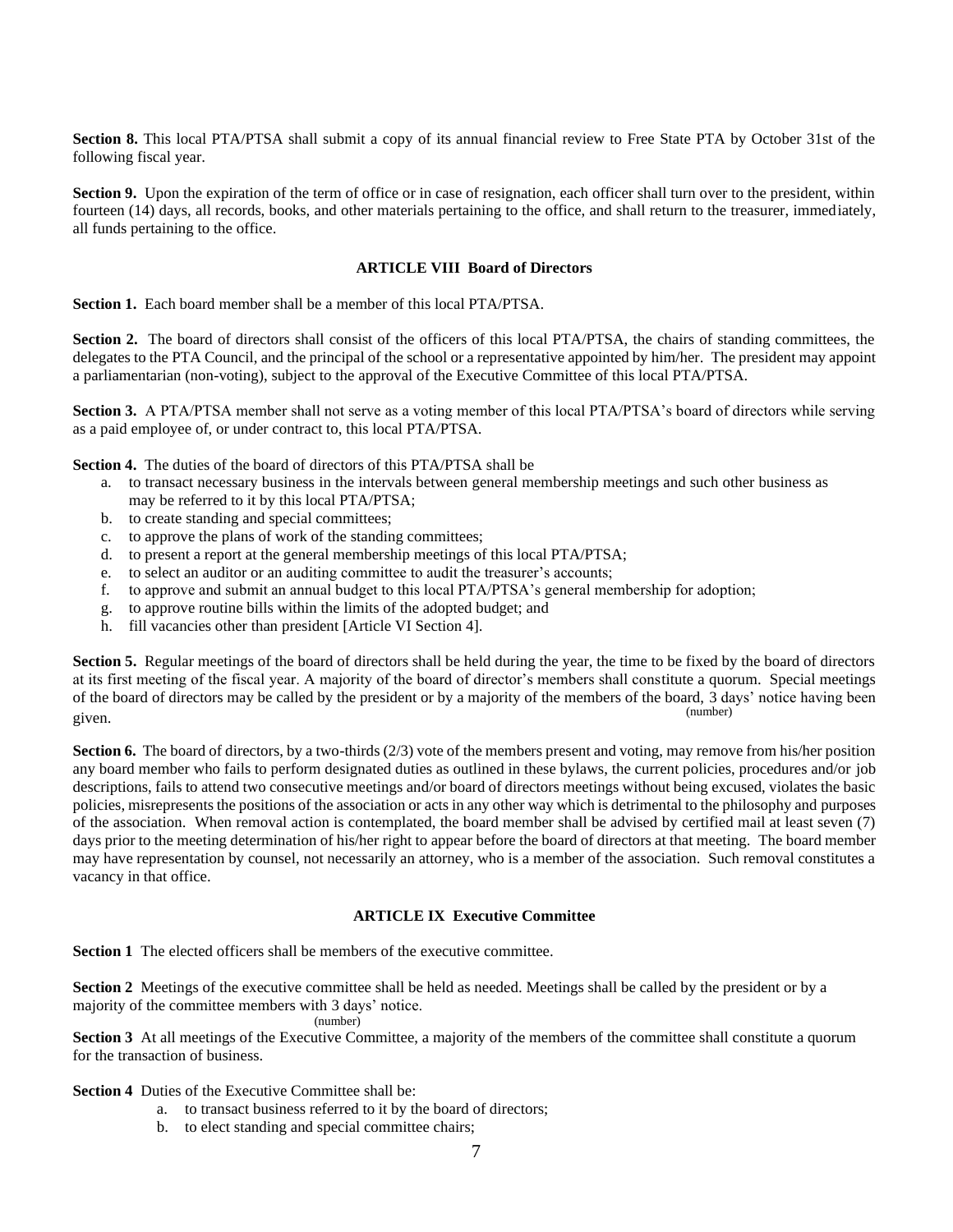- c. to act in emergencies between meetings of the board of directors; and
- d. to submit a report at each board of directors meeting.

**Section 5** The Executive Committee shall take no action in conflict with any action taken by the board of directors.

#### **ARTICLE X Committees**

**Section 1.** Only members of this local PTA/PTSA shall be eligible to serve in any elected or appointed position.

**Section 2.** The board of directors may create such standing or special committees as it may deem necessary to promote the purposes and carry on the work of this local PTA/PTSA.

**Section 3.** The chair of each standing or special committee shall be elected by the executive committee of this local PTA/PTSA. The term of each chair shall be 1 year or until the election of a successor.

**Section 4.** The chair of each standing committee shall present a plan of work to the board of directors for approval. No committee work shall be undertaken without the consent of the board of directors.

**Section 5.** The power to form special committees and appoint their members rests with the board of directors.

**Section 6.** The president shall be a member *ex officio* of all committees except the nominating committee.

**Section 7.** Vacancies of standing or special committee chairs shall be filled by the executive committee.

#### **ARTICLE XI General Membership Meetings**

**Section 1.** At least 2 general membership meetings of this local PTA/PTSA shall be held during the school year.

Dates of meetings shall be determined by the board of directors and announced at the first general membership meeting of the fiscal year.

**Section 2.** 5 days' notice shall be given of a change of date, location or time of a general membership meeting. (number)

**Section 3.** Special general membership meetings of this local PTA/PTSA may be called by the president or by a majority of the board of directors, 5 days notice having been given. (number)

**Section 4.** The annual general membership meeting of this local PTA/PTSA shall be held in May; elections to be (month)

conducted if applicable.

(number)

**Section 5.** 10 members shall constitute a quorum for the transaction of business in any general membership meeting (number)

of this local PTA/PTSA.

**Section 6.** Only members of this local PTA/PTSA who have paid dues for the current membership year may participate in the business of this local PTA/PTSA.

#### **ARTICLE XII Council Membership**

#### **Section 1.**

a. This local PTA/PTSA shall be represented in meetings of the Howard County Council of Parent Teacher Associations by the president or alternate, the principal or alternate, and by 2. (number)

delegates or their alternates. All representatives to the council must be members of this local PTA/PTSA.

- b. Delegates shall be elected in May by the board of directors. (month)
- c. Delegates to the Howard County Council PTA shall serve for a term of 1 year.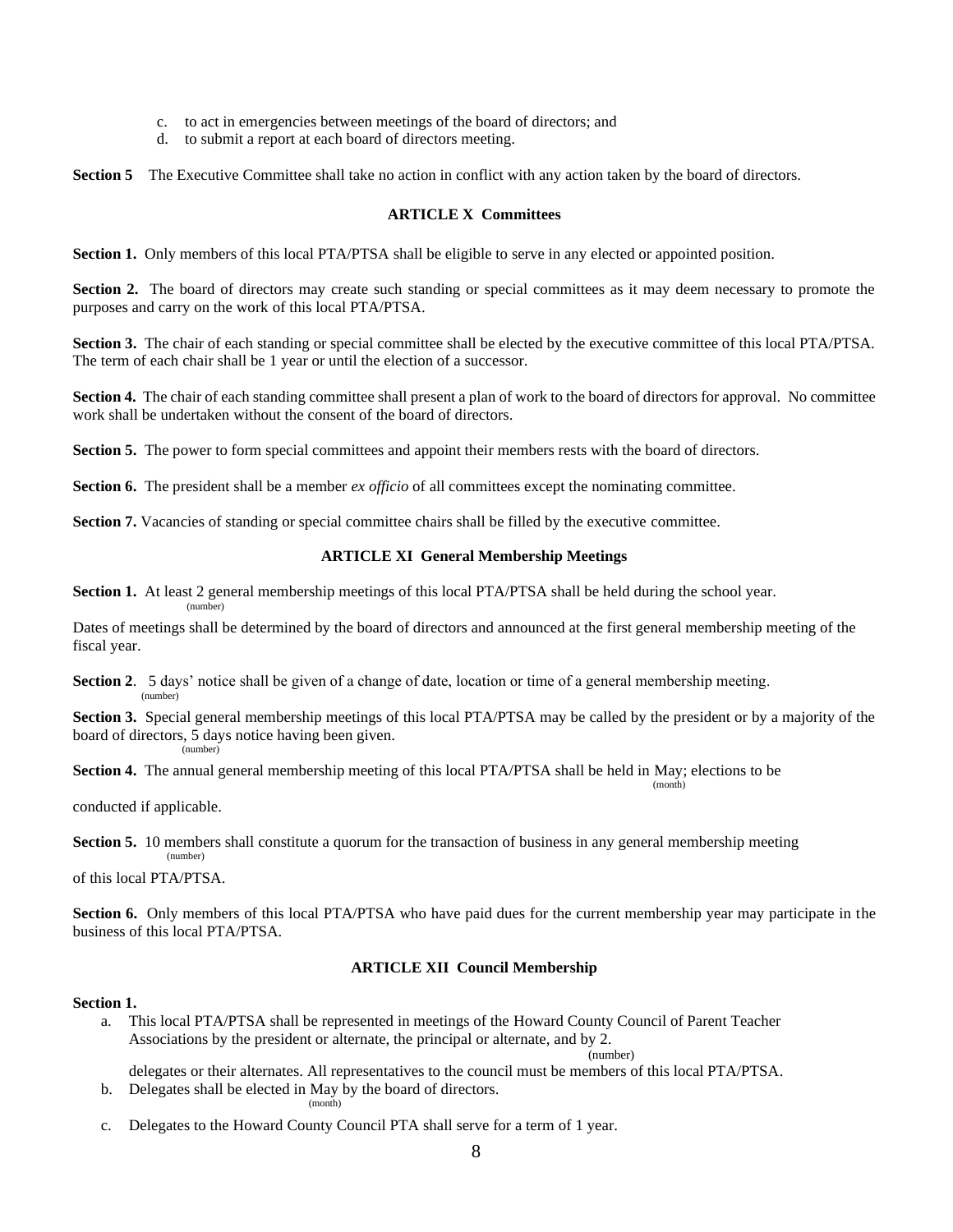**Section 2.** To participate in the business of the council this local PTA/PTSA shall pay annual dues to the Howard County Council PTA as provided in the council bylaws.

#### **ARTICLE XIII Free State PTA Convention**

**Section 1.** This local PTA/PTSA shall be entitled, upon payment of registration, to be represented at the annual meeting of the Free State PTA by the president or alternate, three (3) other officers or their alternates, and one (1) delegate for every fifty (50) members or major fraction thereof.

- a. This local PTA/PTSA shall meet the standards of affiliation annually as of March 31 (or be a new local PTA/PTSA chartered prior to convention as shown on the books of the state treasurer). Proviso: All PTAs have until June 1, 2022 to come into compliance with the Free State PTA Standards of Affiliation.
- b. All representatives to the Free State PTA convention shall be members of this local PTA/PTSA.
- c. Delegates and their alternates shall be chosen according to the guidelines established by this local PTA/PTSA.

#### **ARTICLE XIV Electronic Meetings and Communication**

**Section 1. Meetings.** Free State PTA constituent associations and all committees and subcommittees shall be authorized to meet by telephone conference or through other electronic communications media so long as all the members can simultaneously hear each other and participate during the meeting.

**Section 2. Communication**. Unless the general membership indicates otherwise to the board of directors, all communication required in these bylaws, including meeting notices, may be sent electronically.

#### **ARTICLE XV Fiscal Year**

The fiscal year of this local PTA/PTSA shall begin on July 1st and end on the following June 30th.

#### **ARTICLE XVI Parliamentary Authority**

## The rules contained in the current edition of *Robert's Rules of Order Newly Revised* shall govern the Clarksville Elementary Parent Teach Association (PTA), Inc.

(**full** legal name)

in all cases in which they are applicable and in which they are not in conflict with these bylaws, National PTA bylaws, Free State PTA bylaws, or the articles of incorporation.

#### **ARTICLE XVI Amendments**

#### **Section 1.**

- a. These bylaws may be amended at any general membership meeting of this local PTA/PTSA by a two-thirds (2/3) vote of those members present and voting, a quorum being present, provided notice of the proposed amendment, which has been approved by the board of directors, has been given to the general membership at least thirty (30) days prior to the meeting at which the amendment is to be voted upon. When amended, articles are in effect, but shall be subject to the approval of Free State PTA.
- b. A decision to totally revise the bylaws as a substitute for the existing bylaws, requires a majority vote of those members present and voting at a general meeting of this local PTA/PTSA, or a two-thirds (2/3) vote of the board of directors. A committee to carry out this task shall be appointed by the board of directors. The requirement for adoption of a revised set of bylaws shall be the same as in the case of the amendment, including thirty (30) days prior notification to the general membership.
- c. Submission of amendments or revised bylaws for approval by Free State PTA shall be in accordance with the bylaws of Free State PTA.

**Section 2.** The adoption of an amendment to any provision of the bylaws of Free State PTA that requires a change to the local bylaws of this PTA/PTSA shall serve automatically and without the requirement of further action by this local to amend their corresponding bylaws.

These bylaws are submitted by **an existing** PTA/PTSA in Maryland and were approved at a **GENERAL**